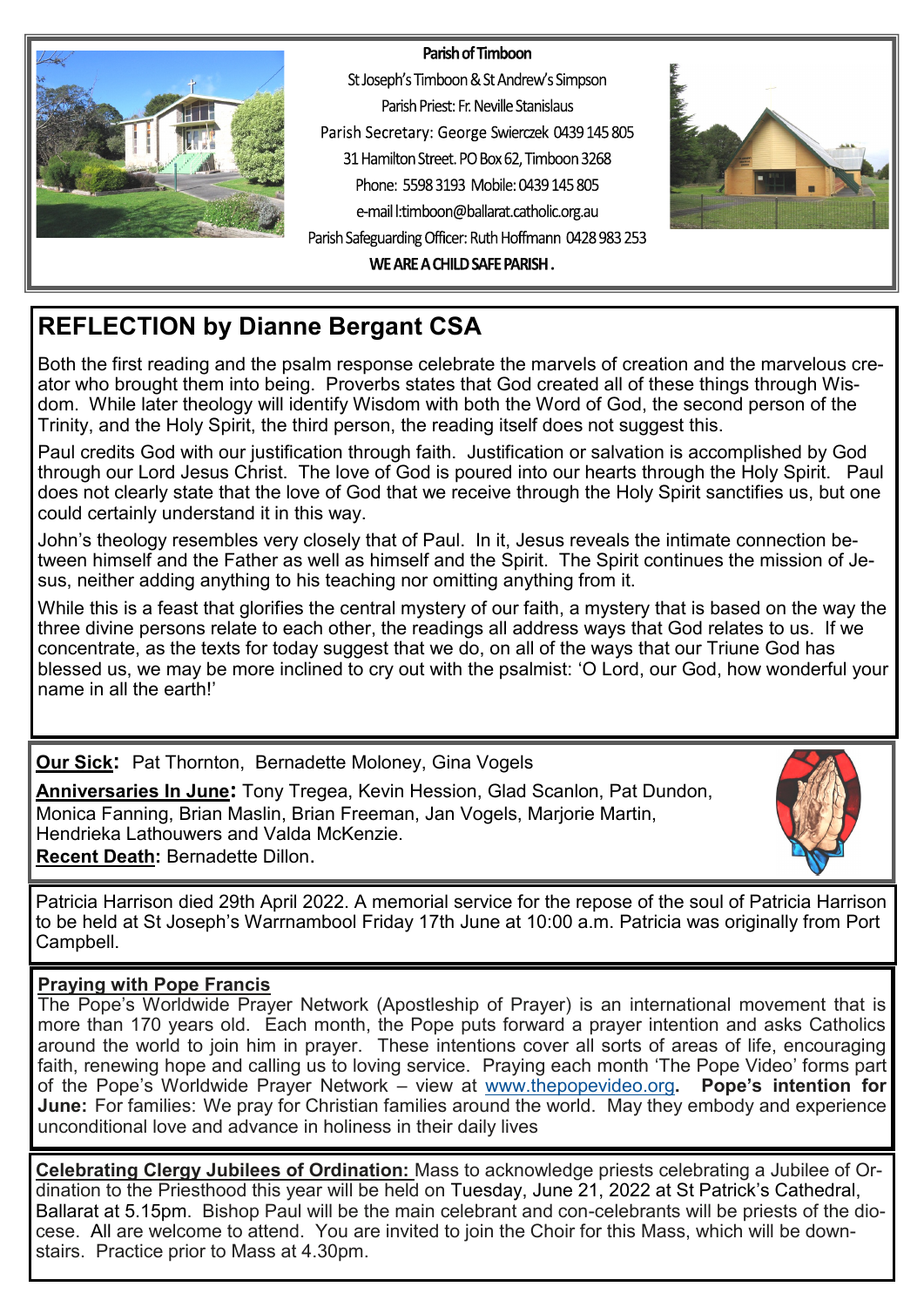

# **LITURGY OF THE WORD**

**Sunday 12 Jun 2022 The Most Holy Trinity Year C**

## **First Reading: Prv 8:22-31** *A reading from the book of Proverbs*

### *Wisdom was born before the earth was made.*

The Wisdom of God cries aloud:

The Lord created me when his purpose first unfolded, before the oldest of his works. From everlasting I was firmly set, from the beginning, before earth came into being. The deep was not, when I was born, there were no springs to gush with water. Before the mountains were settled, before the hills, I came to birth; before he made the earth, the countryside, or the first grains of the world's dust. When he fixed the heavens firm, I was there, when he drew a ring on the surface of the deep, when he thickened the clouds above, when he fixed fast the springs of the deep, when he assigned the sea its boundaries – and the waters will not invade the shore – when he laid down the foundations of the earth, I was by his side, a master craftsman, delighting him day after day, ever at play in his presence, at play everywhere in his world, delighting to be with the sons of men.

The is the Word of the Lord. **All: Thanks be to God**.

## **Responsorial Psalm: Ps 8:4-9. R. v.2**

 $(R<sub>1</sub>)$  O Lord, our God, how wonderful your name in all the earth!

- 1. When I see the heavens, the work of your hands, the moon and the stars which you arranged, what is man that you should keep him in mind, mortal man that you care for him? (R.)
- 2. Yet you have made him little less than a god; with glory and honour you crowned him. gave him power over the works of your hand, put all things under his feet. (R.)
- 3. All of them, sheep and cattle, yes, even the savage beasts, birds of the air, and fish that make their way through the waters.  $(R<sub>1</sub>)$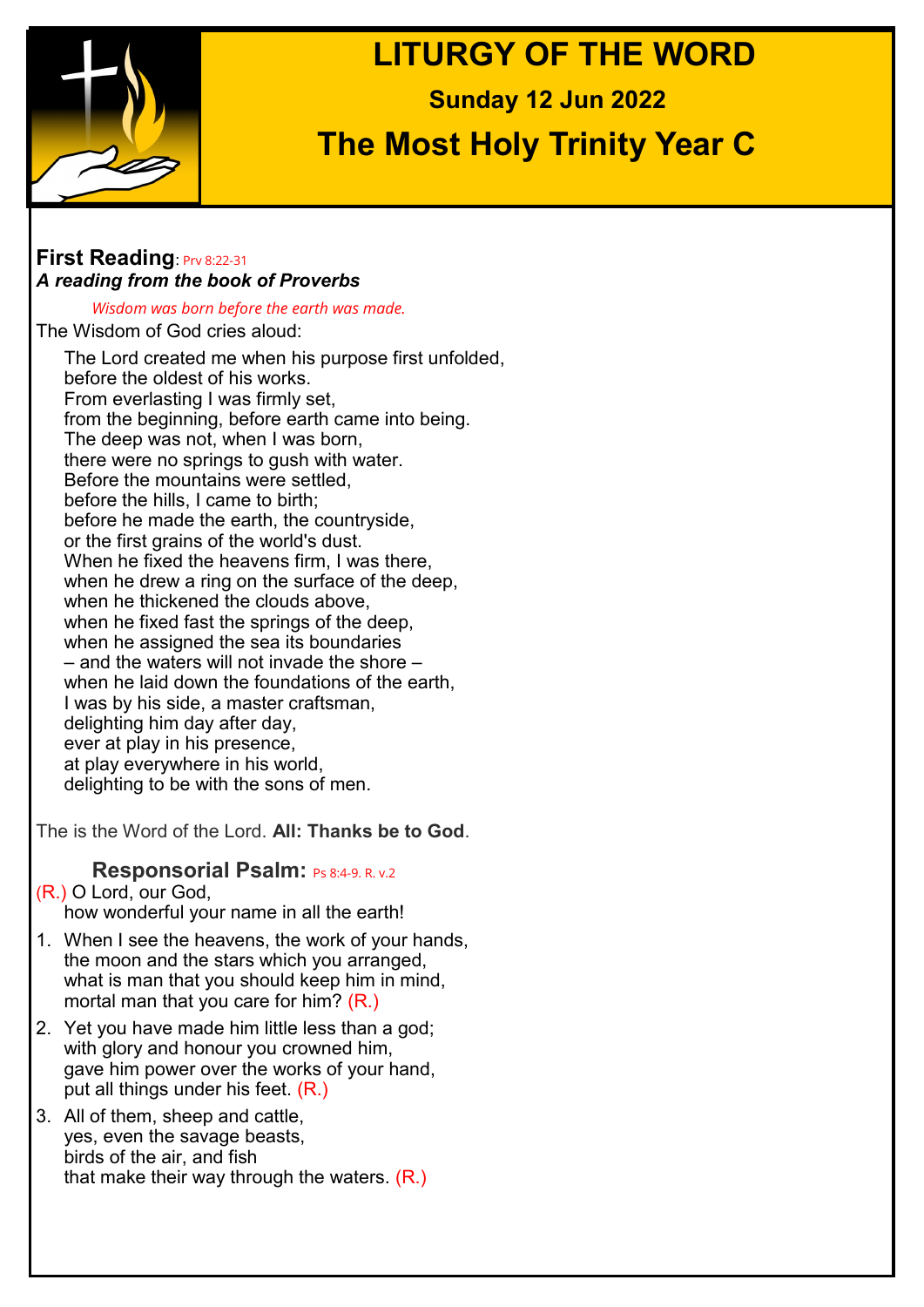

## **Second Reading**: Rom 5:1-<sup>5</sup> *A reading from the letter of St Paul to the Romans*

#### *To God through Christ in the love which is poured out through the Spirit.*

Through our Lord Jesus Christ, by faith we are judged righteous and at peace with God, since it is by faith and through Jesus that we have entered this state of grace in which we can boast about looking forward to God's glory. But that is not all we can boast about; we can boast about our sufferings. These sufferings bring patience, as we know, and patience brings perseverance, and perseverance brings hope, and this hope is not deceptive, because the love of God has been poured into our hearts by the Holy Spirit which has been given us.

The is the Word of the Lord. **All: Thanks be to God**

## **Gospel Acclamation:** (Please stand for the Gospel Acclamation): See Apoc 1:8

Alleluia, alleluia! Glory to the Father, the Son, and the Holy Spirit: to God who is, who was, and who is to come. Alleluia!

### **Gospel:** Jn 16:12-<sup>15</sup> *A reading from the holy Gospel according to John*

*Whatever the Father has is mine. The Spirit will receive what I give and tell you about it.*

Jesus said to his disciples:

'I still have many things to say to you but they would be too much for you now. But when the Spirit of truth comes he will lead you to the complete truth, since he will not be speaking as from himself but will say only what he has learnt; and he will tell you of the things to come. He will glorify me, since all he tells you will be taken from what is mine. Everything the Father has is mine; that is why I said: All he tells you will be taken from what is mine.'

The Gospel of the Lord...*Praise to You Lord Jesus Christ*

We pray for all who are suffering and bereaved. At this time of sorrow, incomprehension, and tragedy, we stand together. In this crisis, we pray for God's mercy and healing for the sick and for health and strength for all who care for them. Amen.

*© The scriptural quotations are taken from the Jerusalem Bible, published and copyright 1966, 1967 and 1968 by Darton Longman and Todd Ltd and Doubleday & Co Inc, and used by permission of the publishers. The English translation of the Psalm Responses, the Alleluia and Gospel Verses, and the Lenten Gospel Acclamations, and the Titles, Summaries, and Conclusion of the Readings, from the Lectionary for Mass © 1997, 1981, 968, International Committee on English in the Liturgy, Inc. All rights reserved. The prayers are from the English Translation of the Roman Missal © 2010 International Committee on English in the Liturgy Inc. (ICEL)*